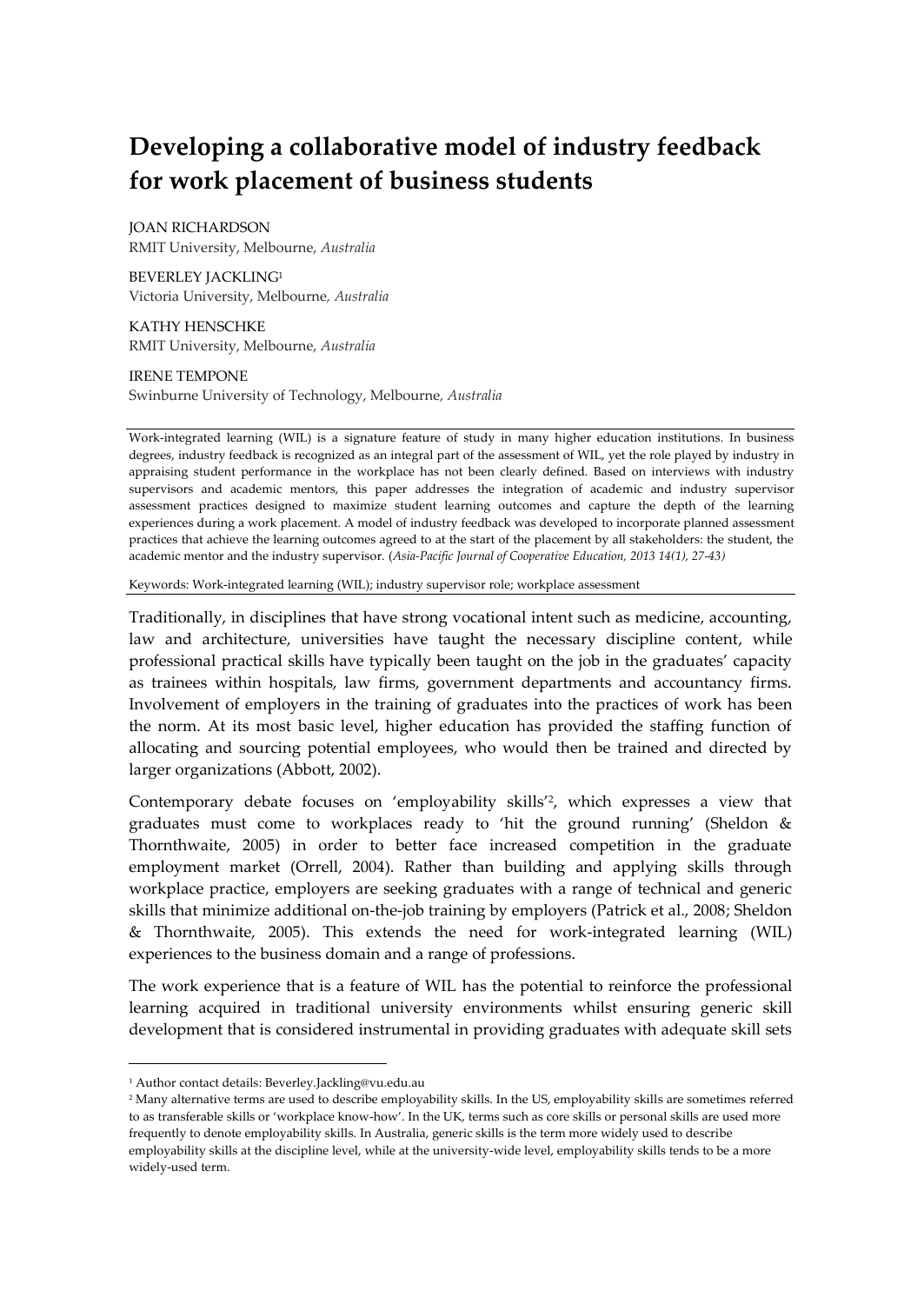(Cranmer, 2006). WIL enables professional development in experiential learning environments. Atkinson, Rizzetti and Smith (2005) recognized that WIL has the potential to provide broader learning outcomes than classroom-based studies and that it permits students to obtain benefits in terms of educational, individual, career and vocational skills development. Corrin and Smith (2007) highlighted the increasing emphasis on WIL-type learning experiences in universities and the associated need to examine and refine the academic standards of its related assessment. Despite the recognition of the value added by WIL programs, a range of concerns about the assessment processes have been documented, with many believing assessment is often concluded in a rush and, as such, frequently not under the best conditions (Hodges, Smith & Jones 2004; Coll & Zegwaard, 2006). Additionally, there is a tendency to assess that which is easiest to assess and, in doing so, omit more detailed insights about student core employability skills (or lack thereof). Consequently, assessments for work-based projects have typically not differed from those that are university based. Many current practices only assess criteria that are based on academic learning outcomes and do not reflect the specialized learning that takes place in WIL courses. Wellington, Thomas, Powell & Clarke. (2002) found that many institutions continue to use traditional assessment techniques, such as exams, as a preferred means of testing student learning in WIL programs. This remains the scenario in most engineering courses and reflects what Hodges, et al. (2004) refer to as a tendency towards packaging learning into prescribed and specific learning outcomes, something noted to be problematic for learning that takes place in the workplace (Hodges et al., 2004; Coll & Zegwaard, 2006).

One of the main reasons for inadequate assessment in the workplace is the lack of understanding of the nature of learning in the WIL environment – what is being learnt and how. Learning in the workplace is influenced by personal, interpersonal, institutional, social and historical factors (Foley, 2004). Most workplace learning occurs informally, but consciously through experience, or incidentally and unconsciously (Eraut, Alderton, Cole & Senker, 1998). This means that measurement of learning and capturing individual learner progress in the workplace is fraught with complexity.

The aim of this study was to develop an educational model for integrating feedback in WIL assessment practices. It builds on an earlier study of Kaider, Richardson, Jackling and Henschke. (2008), designed to develop a framework to guide involvement of all stakeholders in WIL assessment. A synthesis of the findings formed the basis of the Contextual, Capability driven, Action-based learning, Relationship and collaboration building Developmental, Student Centered (CCARDS) assessment framework for WIL practice of business students. The present study specifically focuses on the level of integration of academic and industry collaboration in student assessment as one aspect of a broad framework of effective WIL practice. The recommended formative assessment processes are featured in the earlier work of Richardson et al. (2009).

The paper is organized as follows: the next section outlines the literature around academic and industry supervisor perceptions of feedback strategies and then uses Mant's (1997) plando-review incremental change cycle as a framework for WIL assessment. This is followed by a description of the research design and the analysis of interviews with industry supervisors and academics. The paper then presents a summary of the findings for assessing students' work experiences and concludes with a proposed model that integrates industry feedback in assessment as part of the overall assessment of WIL.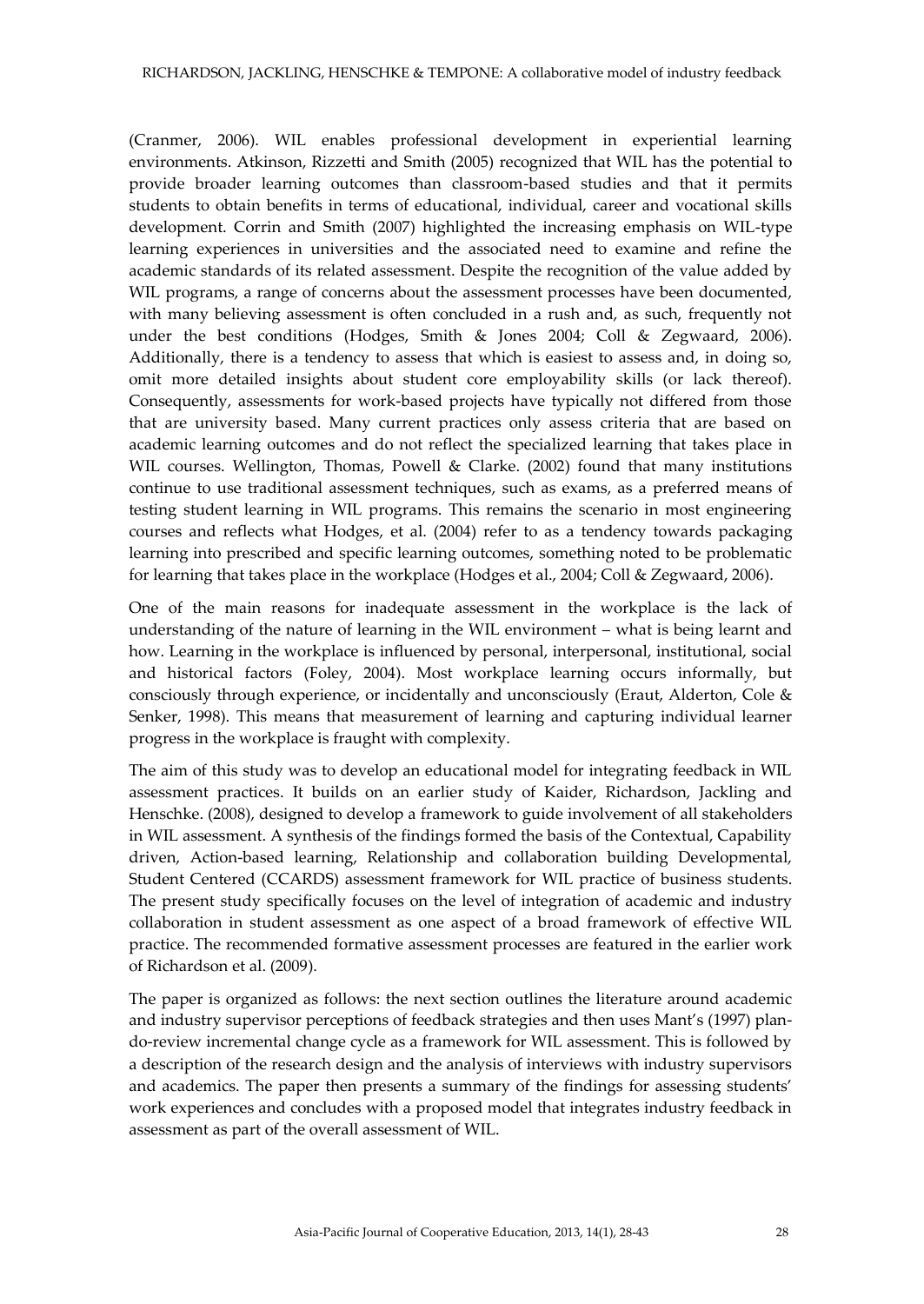### LITERATURE REVIEW

The value of industry supervisors in providing feedback<sup>3</sup> to students in situ has been found to be significant in facilitating students' professional development (Richardson et al., 2009). Practicums, and clinical and professional practice in the fields of medicine, allied health, education and law have relied on significant feedback from industry supervisors, often involving comprehensive assessments. There has been less of a tradition in the field of business. Certification processes by professional accounting associations such as the Certified Practicing Accountant CPA Australia have valued supervisor feedback as part of the structured mentor program for members. Formalized work-based learning activities and placement in other business programs is relatively new.

#### *Nature of Industry Feedback*

 $\overline{a}$ 

Clear and supportive formative feedback processes have not generally been an important feature of WIL programs offered at the undergraduate level. Prior literature indicates that industry feedback has tended to be restricted to negative feedback on students' WIL experiences by industry supervisors (Pepper, 1996). Kluger and DeNisi (1996) found that one third of feedback interventions resulted in decreased performance. The framing of negative feedback was found to influence how recipients responded to the feedback (Ilgen & Davis, 2000). Hence, the judgmental feedback provided by some industry supervisors may create barriers to learning (Jones et al., 2008; McNamara, 2008). This may explain the importance of preparing industry supervisors for their role. However, even in the case where a clear requirement for feedback is established, the preparedness of supervisors to provide feedback is not always guaranteed. Eisenberg, Heycox and Hughes (1996) found a lack of training or experience in the role of evaluating performance can lead to workplace supervisors feeling less confident in providing practicum feedback (p. 33). Universities often spend considerable resources in developing relationships with employers but fewer resources in ensuring that these employers are equipped and confident in fulfilling their role.

The WIL experience requires students to apply discipline knowledge gained in the traditional university environment to a work context. The learning or transformation that occurs is described in terms of professional development (Kolb, 1984). This is dependent on the provision of an effective process that provides opportunities for stakeholders to plan, do and reflect iteratively. Consequently, Mant's (1997) plan-do-review incremental change cycle was used in the research design of this study.

This study addresses the attributes of a best practice process for WIL assessment from both the industry supervisor and academic mentor perspectives. Assessment processes, templates and collaborative events were designed to assure maximization of the learning outcomes for students. The experiential and individual nature of workplace learning necessitates clear procedures and roles. At the university where this study was conducted, the academic mentor facilitates the planning, work experience and review phases of the student's professional development. However, in some instances academics assess the success of the endeavor, while in other situations the industry supervisor contributes to the overall assessment. This represents the integration of academically specified learning outcomes and

<sup>&</sup>lt;sup>3</sup> Descriptors for industry supervisors include industry mentors, industry supervisors, industry advisors and workplace supervisors. Descriptors for the academics involved in WIL include academic mentors, academic supervisors, academic advisors and academic coordinators.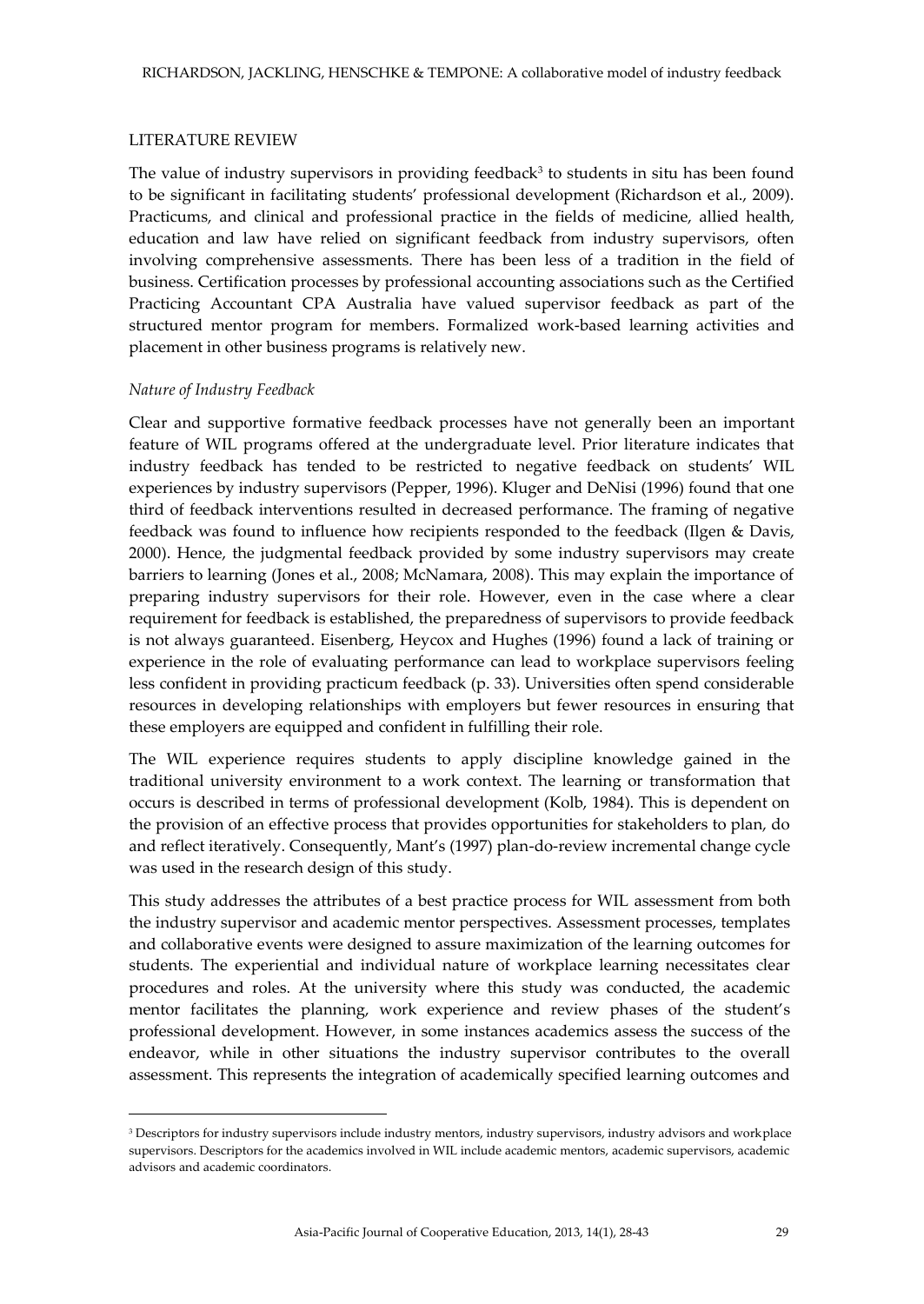professional development. In all workplace learning experiences, the process is cyclical and iterative as the industry supervisor provides information, works with students and academics to plan the work placement, and acts as a role model.

In this study, data were collected in each phase of the plan-do-review cycle as illustrated in Figure 1.



FIGURE 1. The WIL Experience as a Plan-Do-Review Cycle

The following part of this section of the paper examines the prior literature around Mant's model, with specific reference to its potential application to assessment of student performance during industry placements. The literature includes references to educational models that examine ways of undertaking assessment that is underpinned by the expected learning outcomes of a WIL program.

### *Plan – Alignment of Learning Outcomes With Assessment*

The first component of Mant's model – 'Plan' – involves alignment of learning outcomes with assessment. Several studies support the concept of aligning assessment with learning (Ramsden, 1992; Biggs, 2003; Henderson & McWilliams, 2008). Typically, WIL tasks and assessment tools are designed to plan students' work, enable self-appraisal of capability and provide evidence of professional development (McNamara, 2008; Williamson, 2008). Assessment occurs in a range of learning contexts, such as traditional classrooms, workplaces or e-environments that support the blending of universities and workplaces. Students' needs are diverse and vary according to their stage of professional development (Atkinson et al. 2005). Academics and industry supervisors collaboratively provide learning support and work with students to set achievable goals for personal and professional development.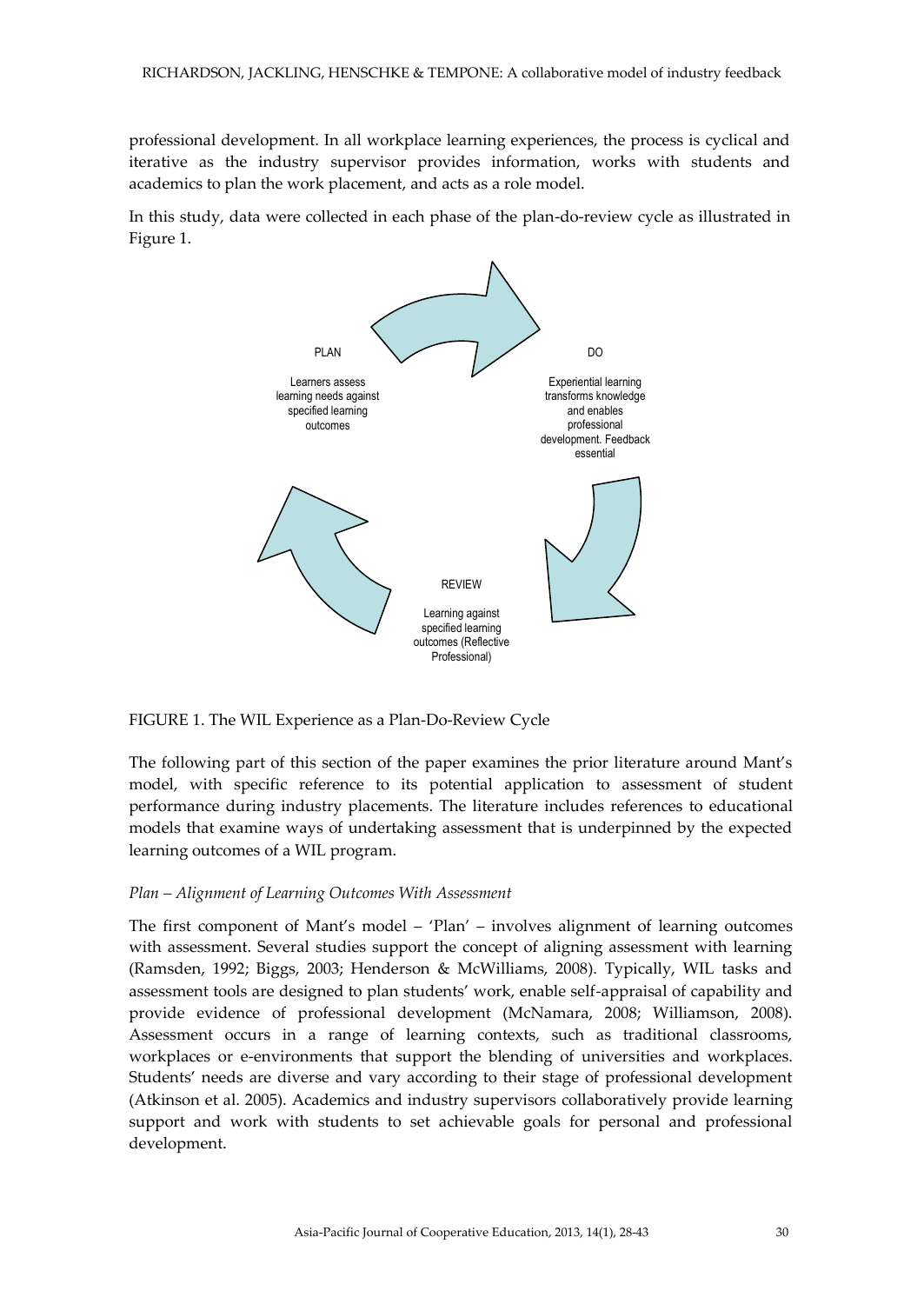Jones et al. (2009) found that the majority of industry supervisors advocated joint cooperation between the university, the work placement and the student in determining learning objectives. They suggested that by building a skills portfolio, or a clearly articulated vision of a career trajectory, a student could discuss and develop some personal goals and aspirations with the workplace supervisor as a basis for performance assessment. Student ownership of the goals was encouraged and the template provided clear expectations for the supervisor and open communication between the university, the workplace and the student (Jones et al., 2009).

Working with industry supervisors to establish capability criteria for measuring performance is integral to clarifying their role. Eisenberg et al. (1996) and the Australian Learning and Teaching Council WIL report by Patrick et al. (2008) described a need for training and exemplars to assist industry supervisors in their role of evaluating performance.

### *Do – Industry Supervisor Feedback*

The 'Do' phase of workplace learning recognizes the importance of continuous validation of activities requisite for 'knowledge for action'. The processes to ensure students maximize their learning by critically evaluating the application of professional knowledge to prescribed tasks would require continuous feedback from industry supervisors and as a part of the formative assessment process.

Despite the importance of feedback to students' learning, the literature has paid limited attention to methods for soliciting and framing industry supervisor feedback. Supervisor feedback is generally acknowledged as being difficult to obtain and focused on analysis rather than outcomes (Reeders, 2000; Cates, 2005; McNamara, 2008). McNamara describes a supervisor feedback report in which the supervisor indicates whether the student has been observed fulfilling a set of standard criteria. The criteria are set in relation to expected workplace skills. This type of report forms part of the summative assessment, rather than being 'merely formative' (McNamara, p. 4).

Industry supervisors have a role in appraising performance in a workplace which is not necessarily the same as that of an academic. Eisenberg et al. (1996) found a lack of training or experience in the role of evaluating performance can lead to workplace supervisors feeling less confident in providing practicum feedback (p. 33). Jones et al. (2009) noted general support for half day supervisory training: not that they did not already have adequate supervisory skills; but more to put a focus on the student. It was suggested that this might be done in some form of concise document of "hints and tips" (Jones et al.).

Collecting feedback from industry supervisors that is meaningful for students and therefore clear, relevant, descriptive and supportable can be problematic (Kudushin, cited in Pepper, 1996). Feedback on performance is clearly important, though Kluger and DeNisi (1996) assert the influence of feedback on performance can be both positive and negative. They found that one third of feedback interventions resulted in decreased performance.

Zegwaard, Coll and Hodges (2003) describe a model for supervisor assessment that includes a process for establishing criteria. Working with the placement coordinator, science and technology employers determined the top-ranked competencies of students during placement. The competencies were identified as ability and willingness to learn; teamwork and cooperation; initiative, analytical thinking; computer literacy; concern for order, quality and accuracy; and written communication skills (Zegwaard et al., 2003). As part of Zegwaard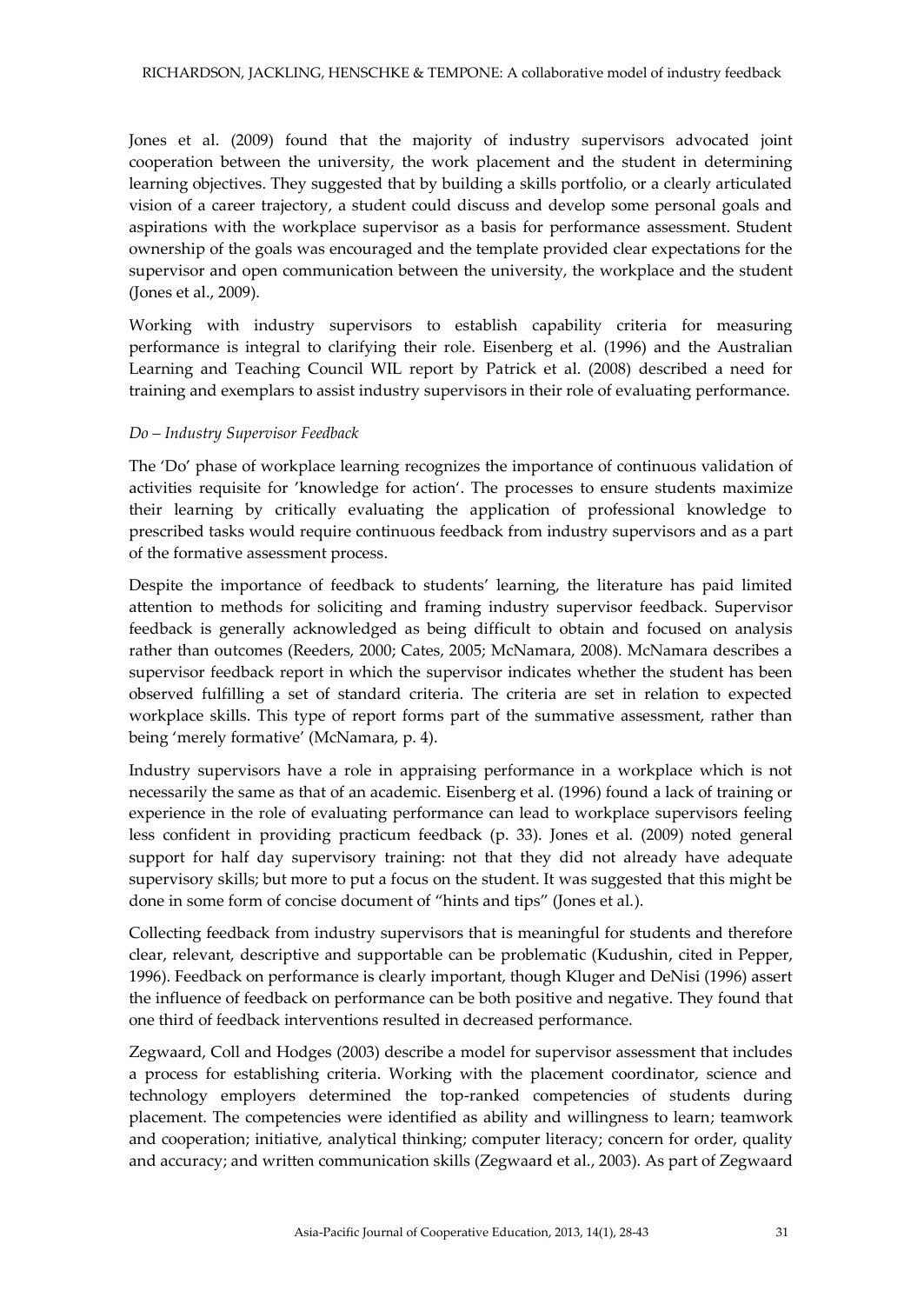et al.'s study, these competencies were used in a template with supervisors asked to rank student performance part way through the placement and at the end of the placement. Similarly, Jones et al. (2009) developed a model that enabled students to establish personal goals in conjunction with supervisors and academic-determined course and workplace objectives.

### *Review – Measurement of Learning*

The 'Review' phase of Mant's (1997) plan-do-review cycle builds 'knowledge for understanding' and the reflective practitioner (Kolb, 1984), which requires review of change or learning in the workplace against the learning outcomes agreed upon by all stakeholders in the planning phase. In terms of summative assessment, students expect to receive clear criteria from their academic mentors (Jones et al., 2008). Nicol and MacFarlane-Dick (2006) found that students can only achieve learning goals if they understand the goals, assume some ownership of them and can assess progress. Therefore, clear assessment criteria need to be established at the outset by the academic, or the academic in collaboration with the industry supervisor, in order to delineate the learning goals and to facilitate the measurement of the attainment of these goals.

### RESEARCH METHOD

The research approach was to collect interview data from both academics and industry supervisors. As the literature on the incorporation of industry feedback to students within assessment practices is not extensive, practicing industry supervisors were interviewed to gain their perspectives on their role in assessment. Furthermore, feedback from academic mentors was sought to expand the knowledge of industry feedback across various business disciplines.

### *Industry Respondents*

The respondents were employers who host students on work placements from a university in Victoria, Australia and had agreed to be interviewed following completion of a survey distributed in the first phase of the project (Richardson et al. 2009). The employers were then selected by the project team to ensure representation from four major discipline areas of business: 1) Accounting and Law; 2) Business Information Technology; 3) Economics, Finance and Marketing; and 4) Management. Industry-based work placement supervisors, experienced in supervising placement students, were chosen to obtain examples of methods they had used to evaluate student performance during WIL.

The sample comprised employers from companies that ranged in size from small (less than 50 employees) to large (more than 100 employees). In particular, the study incorporates input from 12 industry supervisors in terms of defining their roles with students and the university and delineating the criteria for student performance. As indicated by Guest, Bunce and Johnson. (2006) this number of interviews was sufficient to enable the development of meaningful themes and interpretation. Table 1 provides an overview of the demographic composition of the industry supervisors showing type of industry, years of experience with WIL and average length of placement of students in the organization.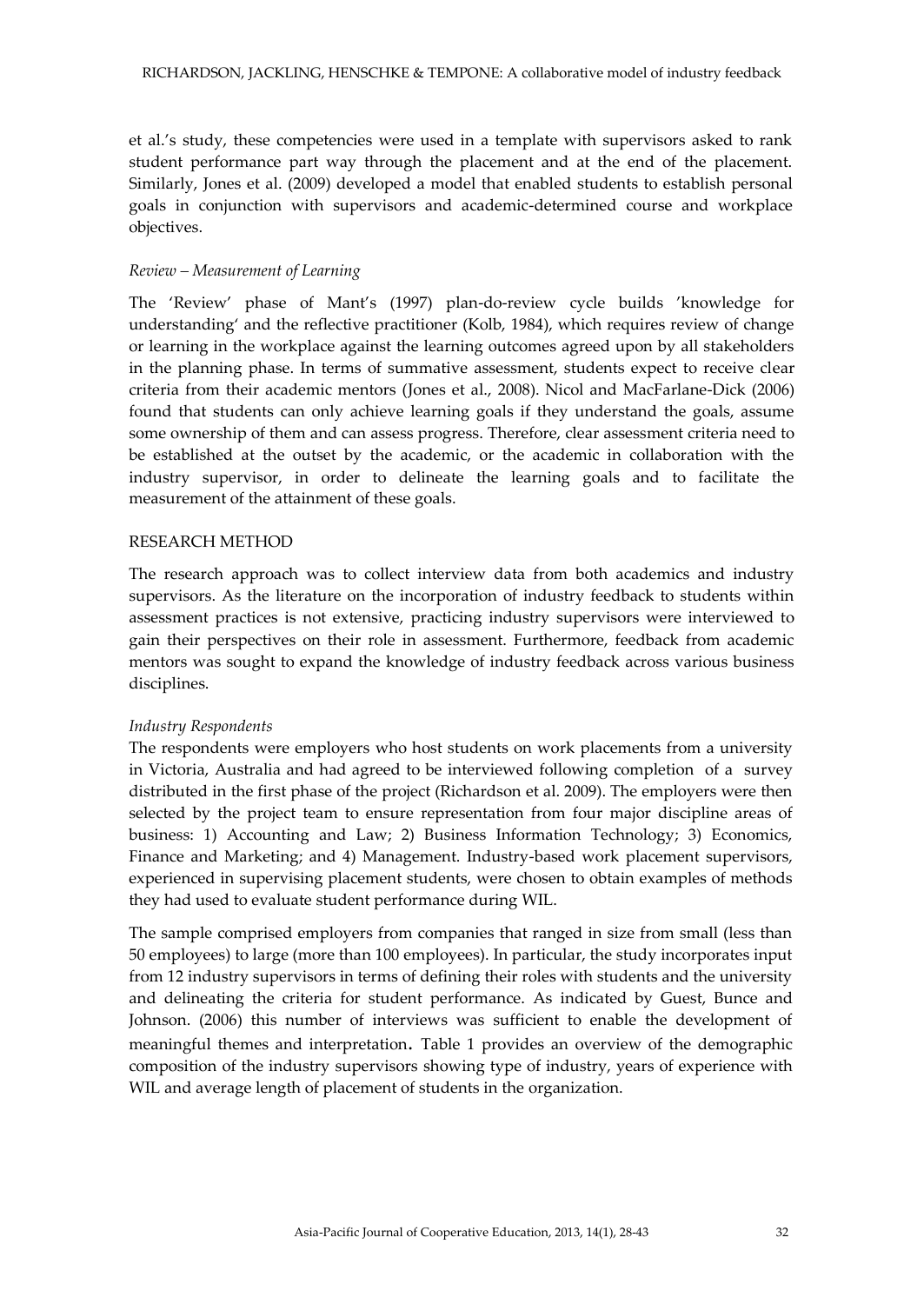| supervisor<br>Industry | Company                                                                                          | Position<br>held                      | employees*<br>No. of | Yrs. with<br>program<br>Jompany | years. with<br>Individual'<br>program | area for WIL<br>Discipline                               |
|------------------------|--------------------------------------------------------------------------------------------------|---------------------------------------|----------------------|---------------------------------|---------------------------------------|----------------------------------------------------------|
| $\mathbf{1}$           | Private<br>Corporation<br>(Technology &<br>Consulting)                                           | IT<br>Architecture<br>group           | >100                 | 3                               | $\mathbf{1}$                          | <b>Business</b><br>Information<br>Systems                |
| 2                      | Government<br>owned<br>organization                                                              | <b>Business</b><br>Systems<br>Analyst | >100                 | 3                               | 2                                     | <b>Business</b><br>Information<br>Systems                |
| 3                      | Government<br>owned<br>organization                                                              | Enterprise<br>Architecture            | <100                 | 5                               | 5                                     | <b>Business</b><br>Information<br>Systems                |
| 4                      | Private<br>Corporation<br>(Technology &<br>Consulting)                                           | Global<br>Technology<br>Services      | >100                 | $\overline{2}$                  | 2                                     | <b>Business</b><br>Information<br>Systems                |
| 5                      | Public<br>Organization                                                                           | Chief<br>Operating<br>Officer         | $50$                 | $\overline{2}$                  | 3                                     | <b>Business</b><br>Information<br>Systems/<br>Logistics  |
| 6                      | University                                                                                       | Manager<br>Call Centre                | >100                 | 4                               |                                       | <b>Business</b><br>Information<br>Systems                |
| 7                      | Public<br>Organization                                                                           | Extranet<br>Service<br>Delivery       | $50$                 | 12                              | 5                                     | Accounting/<br><b>Business</b><br>Information<br>Systems |
| 8                      | University                                                                                       | Computer<br>Laboratory<br>Manager     | >100                 | $\mathbf{1}$                    | $\mathbf{1}$                          | <b>Business</b><br>Information<br>Systems                |
| 9                      | Private Company<br>(Manufacturing &<br>Marketing)                                                | Manager<br>Professional<br>Services   | $50$                 | 6                               | 6                                     | Logistics/<br>Marketing                                  |
| 10                     | Private<br>Organization<br>(Pharmaceuticals)                                                     | Manager<br>Professional<br>Services   | $50$                 | 1                               | 1                                     | Economics                                                |
| 11                     | Private Company<br>(Mortgage<br>Brokers)                                                         | Managing<br>Director                  | <50                  | $5 - 6$                         | 5-6                                   | Accounting/<br>Marketing/<br>Finance/<br>Computing       |
| 12                     | Private Company<br>(Financial<br>Advisors)<br>*Note: employee categories were <50; 51-100; >100. | Practice<br>manager                   | < 50                 | 3                               | $\overline{2}$                        | Economics/<br>Finance                                    |

### TABLE 1. Demographics of Industry Supervisors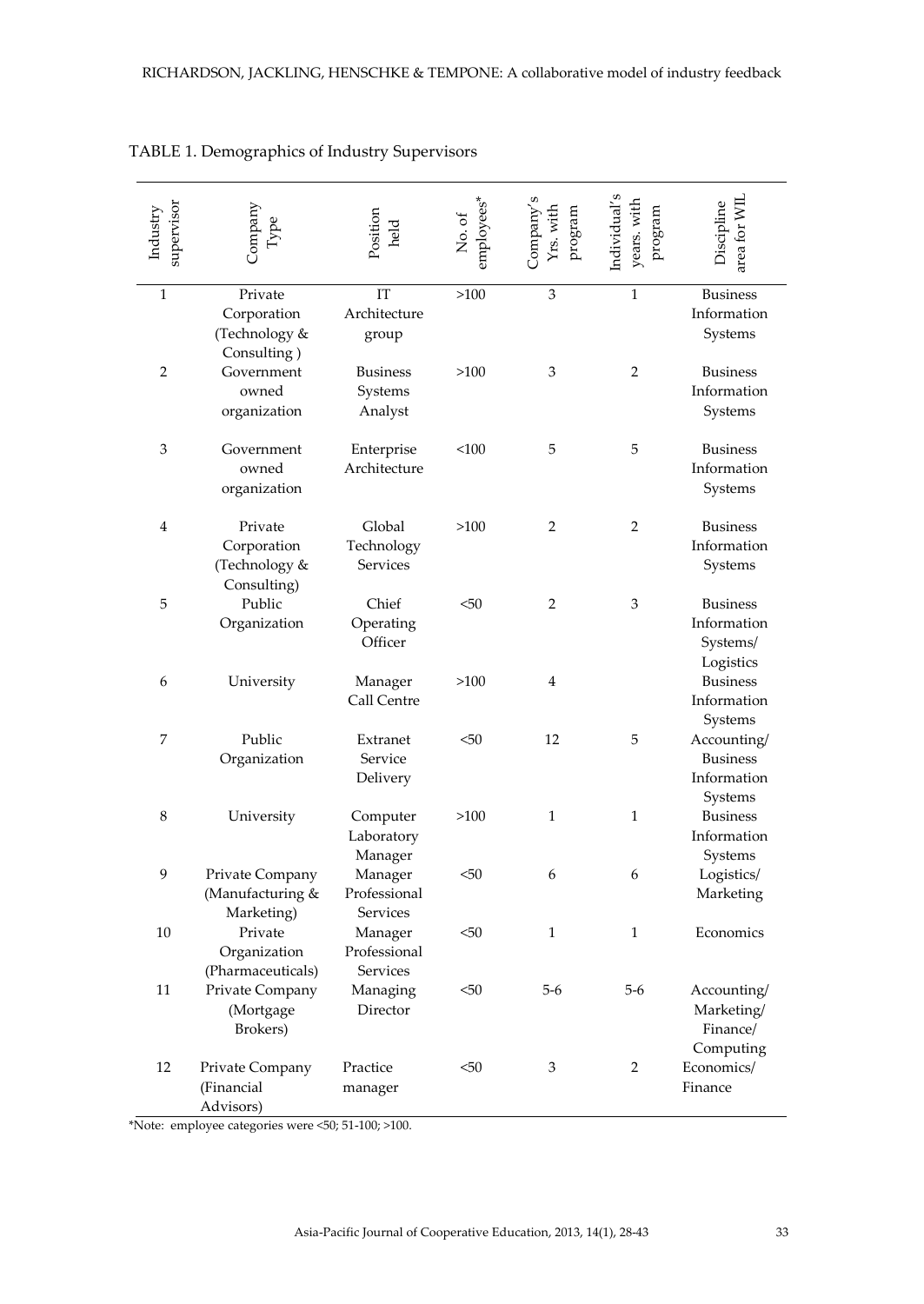### *Academic Respondents*

Academic WIL coordinators from the four discipline areas of the business field of the university were invited to participate. Six academic mentors responded to email requests for interviews and as part of the interview were asked to describe their methods for incorporating industry feedback in assessment of WIL courses.

### *Data Analysis Strategies*

The industry supervisor interviews involved guiding the interviewees through five main topics: the role of the supervisor; the practice of giving feedback to students; student involvement in feedback; employer attitude to providing feedback; and shortcomings in the current processes and recommendations. The industry supervisors were encouraged to give examples and to focus on what takes place in practice. The interviews lasted for at least thirty minutes and a transcribed copy of the interview was sent to the interviewee for purposes of validation. The data were interrogated to identify themes (Hoyle, Harris & Judd, 2002). The main themes identified included planning the work experience, aligning the expectations of students and industry supervisors, and the practice of giving feedback to students. Results were tabulated and aligned with the findings from the literature review with illustrative extracts from the transcripts used to support the findings. The process of analysis followed an eight-step approach commonly used in qualitative research (McMurray, Pace & Scott, 2004, pp. 250-251) code schedules, assemble answers, sort by categories, identify themes, state themes, and provide examples, identification of similarities and differences, and reporting of the process and results.

The research method outlined above was managed by different members of the research team. The final review of the development of themes and allocation of transcripts to the appropriate themes was used as the means of establishing inter-judge reliability (Tashakkori & Teddlie, 1998).

Interviews with academics included the following main topics based on the literature: the current WIL program; the current process for facilitating industry feedback to students; the current process for assessing WIL courses and incorporating feedback; and areas for improvement. The academics were encouraged to focus on what takes place in practice. The interviews lasted for between thirty and sixty minutes. Transcriptions of the interviews and the literature were analyzed to find alignment between stakeholder needs and recommendations for best-practice found in the literature. The analysis followed a similar methodological approach to that outlined above for industry supervisors.

The next section presents the findings together with discussion linked to the prior literature around Mant's model of plan-do-review as shown in Figure 1 and as applied to WIL.

### FINDINGS AND DISCUSSION

The data analysis enabled the identification of clusters and themes. Academics' and industry supervisors' descriptions of their experience of workplace assessment validated the need for tools, processes and collaborative discussion during each stage of the model.

### *Plan – Alignment of Industry Supervisor Feedback and Student Expectations*

The need for all stakeholders to be involved in planning the student work was reiterated by the industry and academic mentors interviewed. Industry supervisor comments displayed in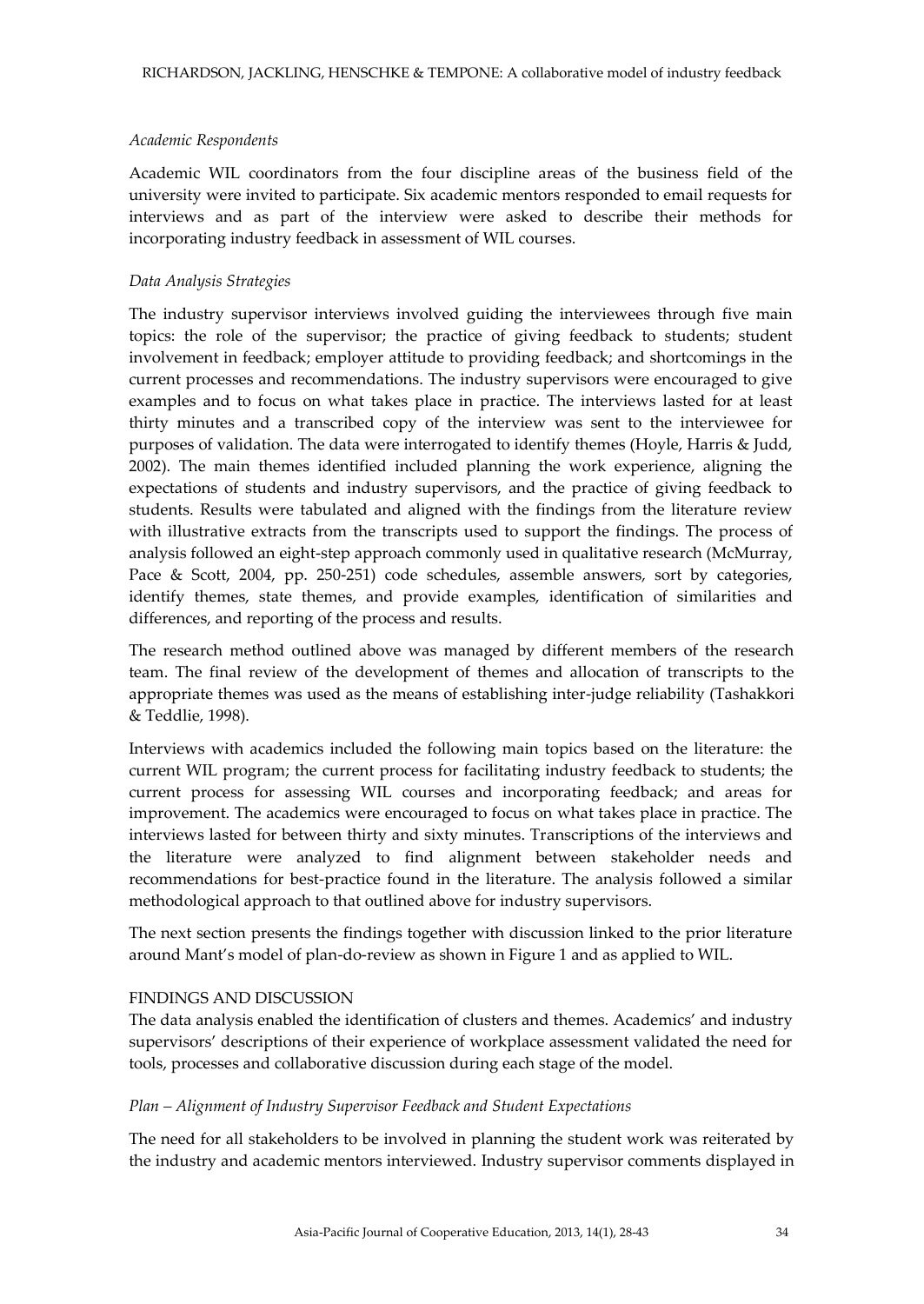Table 2 emphasized the difference between academic learning and workplace learning. Various respondents indicated that they encouraged students to make the transition from an academic to a work-based environment that encompassed greater self-sufficiency than that experienced at university. Efforts to implement this approach included the use of work flow diagrams and skills training. The message from industry supervisors was that more comprehensive planning of the industry placement is necessary to make the transition to work more seamless. Nine of the twelve industry supervisors emphasized the importance of appropriate collaboration and training prior to the student placement. As industry supervisor 7 (see Table 2) indicated, students need to engage in more intensive preparation via pre-placement activities that encompasses an understanding of the employment role. However, the feedback from industry supervisors gave no indication as to how and when this preparation might occur. This raises the question of whether this is an activity that should be part of the student's classroom engagement, or perhaps an assessment activity prework experience placement. Overall, the industry supervisors identified a number of recommendations for the planning phase including the need for better preparation of students before undertaking WIL as part of the planning stage.

In terms of the responses from academics, there was more clearly a 'hands off' approach to the planning stage with industry placement. Prior literature about the purpose of WIL that exists across disciplines indicates that when there is a strong association with the knowledge structure of the professions, the emphasis is on producing future professionals. For example, in social work and Business Information Systems programs at the university where this study was conducted, learning plans are developed by the work placement students in which they describe learning goals and learning tasks that would be achieved during placement. The plan is discussed and coordinated with the field educator/industry supervisor. The work plan provides the academic mentor with a view of the knowledge and skills applied in the workplace that enables the industry supervisor to provide feedback by ticking a number of boxes. Within the four business schools the association with professional practice is less clear; the focus is on providing students with 'work ready' skills that will benefit their employability options<sup>4</sup>.

#### *Do – Industry Feedback*

 $\overline{a}$ 

Zegwaard et al. (2003) warn that the complexity of the placement process and the context of the learning environment make the choice of feedback complicated. This is especially the case where industry supervisors provide feedback and grade assessments. Employability skills can serve as the performance criteria and, if the feedback is marked with grades instead of just pass/fail, it takes on a normative dimension.

Moderation of assessment is an important aspect, given that supervisors in different environments may assess differently. The situated learning view advocated by Lave and Wenger (1991) promotes individual exposure and osmosis within workplaces. Although immersion in the workplace and participation in everyday work activities has been shown to develop many skills, it does not "follow that everyday work experiences are conducive to adapting or transferring workplace learning to other circumstances and situations" (Billet, 2002, p. 31).

<sup>4</sup> A copy of the work plan is available on request from K. Henschke (Kathy.henschke@rmit.edu.au) – third named author on this paper.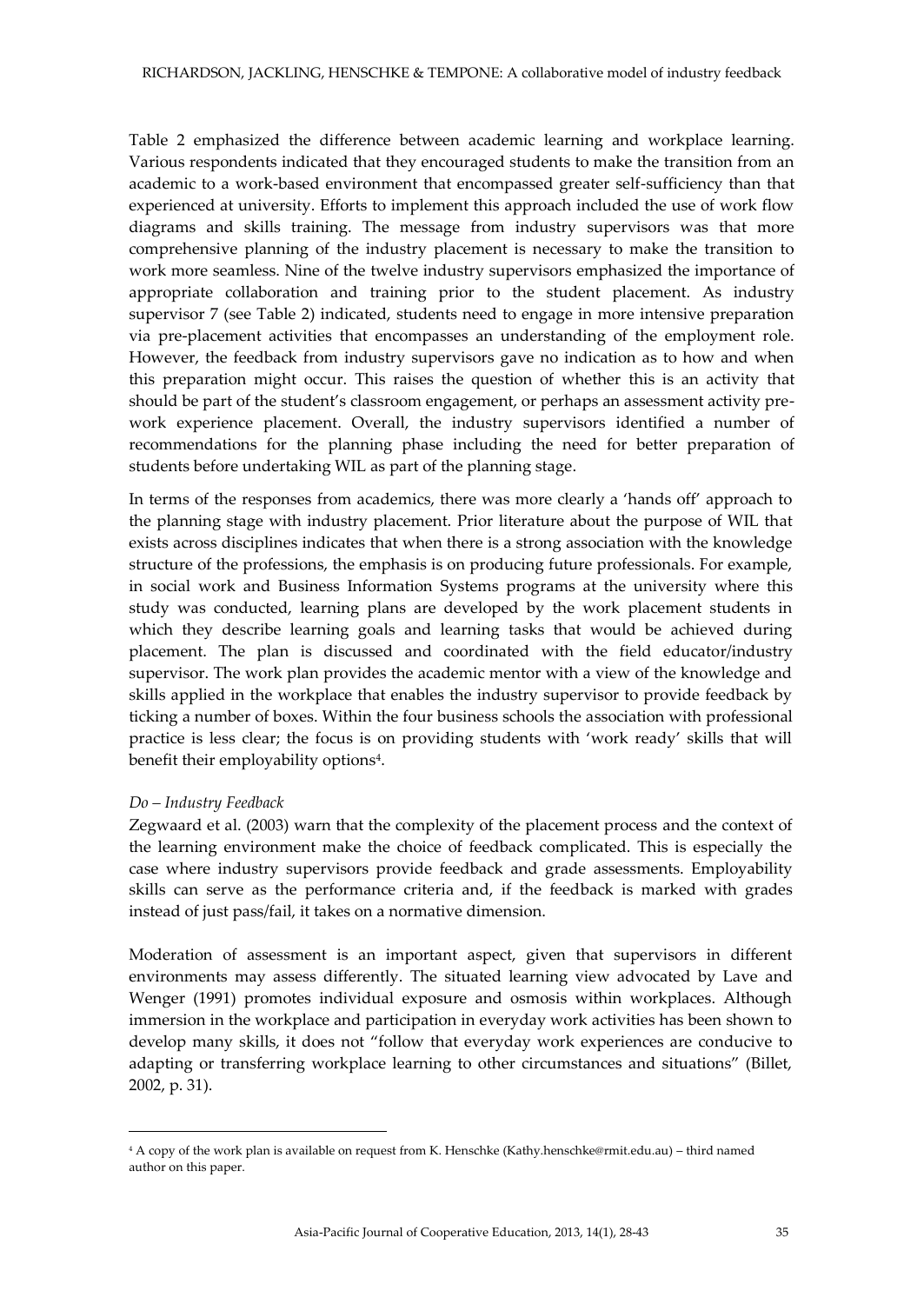#### TABLE 2. Plan Phase – Industry Supervisor and Academic Mentor Comments

#### Panel 1 Industry Supervisor Interview Comments

Before the students get to a company, there needs to be a session where they can comprehend what they are signing up to. I get the impression that they don't recognize that they are an employee. (Industry Supervisor 2)

I try to assist the student in the transition from the academic (micro-managed) cultural environment to the work-based (self -motivated, initiative) cultural environment. (Industry Supervisor 3)

Preparation needs to improve. The students need to understand what they can get out of the placement and how to apply their theory to the practice ... Pre-placement students should be encouraged to understand the role of an employee and the role of an employer. They need to come to work with a better understanding of the expectations an employer has of employees in the work setting. (Industry Supervisor 7)

Guidelines for supervisors given at the start of placement would be good to help the students get the most out of their time. (Industry Supervisor 12)

#### Panel 2 Academic Mentor Interview Comments

The learning plan is supposed to underpin this placement experience as being about student learning – it is not about work experience it's about student learning in the work place. (Academic Mentor 1)

We tend to keep hands off. The student is there to gain workplace experience. (Academic Mentor 4)

It has been a 'now you're the employee, we have to back off'. I'm sure that many of them might like some guidelines, particularly the small ones [organizations]. (Academic Mentor 5)

The most important thing is will the student be employed into a meaningful role in which they have day-to-day responsibilities which is attached to their business report project. The student and their supervising manager would work together to determine what might be done. It must add value to the company. (Academic Mentor 2)

Much of the knowledge required of professionals is tacit. A range of feedback methods are employed in organizations through structures such as training, shadowing, mentoring, coaching, direct and indirect guidance. Beckett (2011) suggests beginning professionals need these opportunities to give reasons and receive encouragement in order to develop their professional identities. In this study, a sample of industry supervisor and academic mentor comments that emphasize recurring themes related to the 'do' phase are shown in Table 3. Overwhelmingly, industry supervisors considered providing feedback to students an important function of their role as supervisor (see Table 3 Industry Supervisors 1, 3, 5  $\&$  6 comments). They were comfortable with their role because of the induction training, assistance, collaboration with the university via academic mentors and/or past experiences. A number saw their role as providing feedback on qualities required for professional practice (see Table 3 Industry Supervisor 3 comment). Zegwaard et al. (2003) used employability skills as the performance criteria, similar to the forms used in one of the programs in this study to promote feedback and discussion. All the academic mentors interviewed considered workplace feedback as fundamental to maximizing student learning,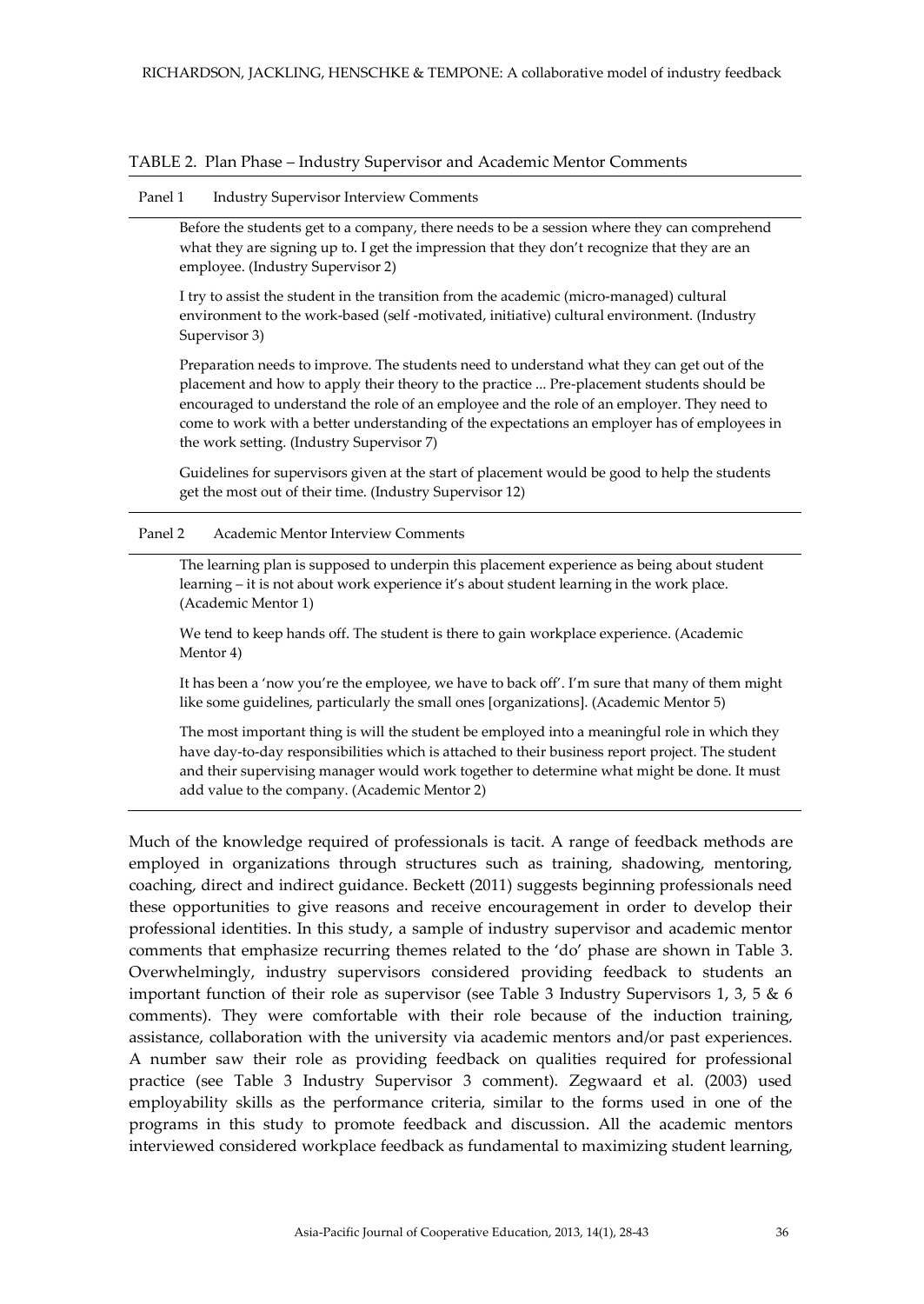but were less clear about the criteria set for assessment – as illustrated in Table 3. For example, Academic Mentors 1 and 2 highlighted the importance of assessment but acknowledged that they did not have the knowledge/awareness of how this might be achieved. Concerns regarding reliability and comparability have been considered as constraints to including workplace supervisor feedback in assessment (Costley & Armsby, 2007; McNamara, 2008). This debate has tended to overshadow the need to improve the "informal feedback learning processes that go hand in hand with the 'doing of practice'" (Jones et al., 2009, p. 134).

#### TABLE 3. Do Phase – Industry Supervisor and Academic Mentor Comments

#### Panel 1 Industry Supervisor Interview Comments

I discuss with/teach/guide the student. I review their work and advise them on how to improve, 'try this'. I encourage them to be more self-sufficient and I try to give them a sense of what is required in the real world of work. (Industry Supervisor 1)

It is important that students understand what the real world is like and that they need to make the most of this opportunity to build a network in the small Melbourne IT industry. I try to give them this feedback. (Industry Supervisor 3)

A monthly formal process with actions defined would be good. Those actions could be assessable and contribute to their degree. The feedback would relate to work knowledge and maturity, personal growth. (Industry Supervisor 5)

I follow a consultative approach. Firstly, I give the students my observations, I describe the feedback from peers, ask the student for their view on how things are going. We discuss strengths and weaknesses and determine where to next. (Industry Supervisor 6)

#### Panel 2 Academic Mentor Interview Comments

They [supervisors] make judgment about how the student relates to clients, to colleagues, communicates, organizes their time, shows an awareness of the value of their work, is able to integrate knowledge into what they are doing, is able to reflect on what they are doing, and all of those sorts of things. (Academic Mentor 1)

In the large firms, the student is under continual assessment from the organization. We're not privy to that, it is the organization's process. It is continual and quite demanding. After every job there has to be an audit and you have to be assessed, ordered and ranked. There is a lot of internal assessment. In the small firms [this] doesn't happen. (Academic Mentor 2)

There is a whole lot of informal feedback from the industry. Informally between the employer and the student but that is not facilitated by us. We know because we hear from students that they talk to their supervisor. ( Academic Mentor 3)

We probably should have something for when they have a job. If the student could be given some information to ask for feedback from the supervisors at 1 month etc. Would help so that official feedback was not provided only in the final presentation. I'm sure that the student is getting this, but it would be nice to have it a little more formalized. (Academic Mentor 5)

#### *Review – Industry Feedback*

In this study, principles of good feedback, including review, were deemed important by the industry supervisors consistent with prior literature (e.g. Nicol & Macfarlane-Dick, 2006). Seven (7/12) industry supervisors indicated that they employed processes designed to enable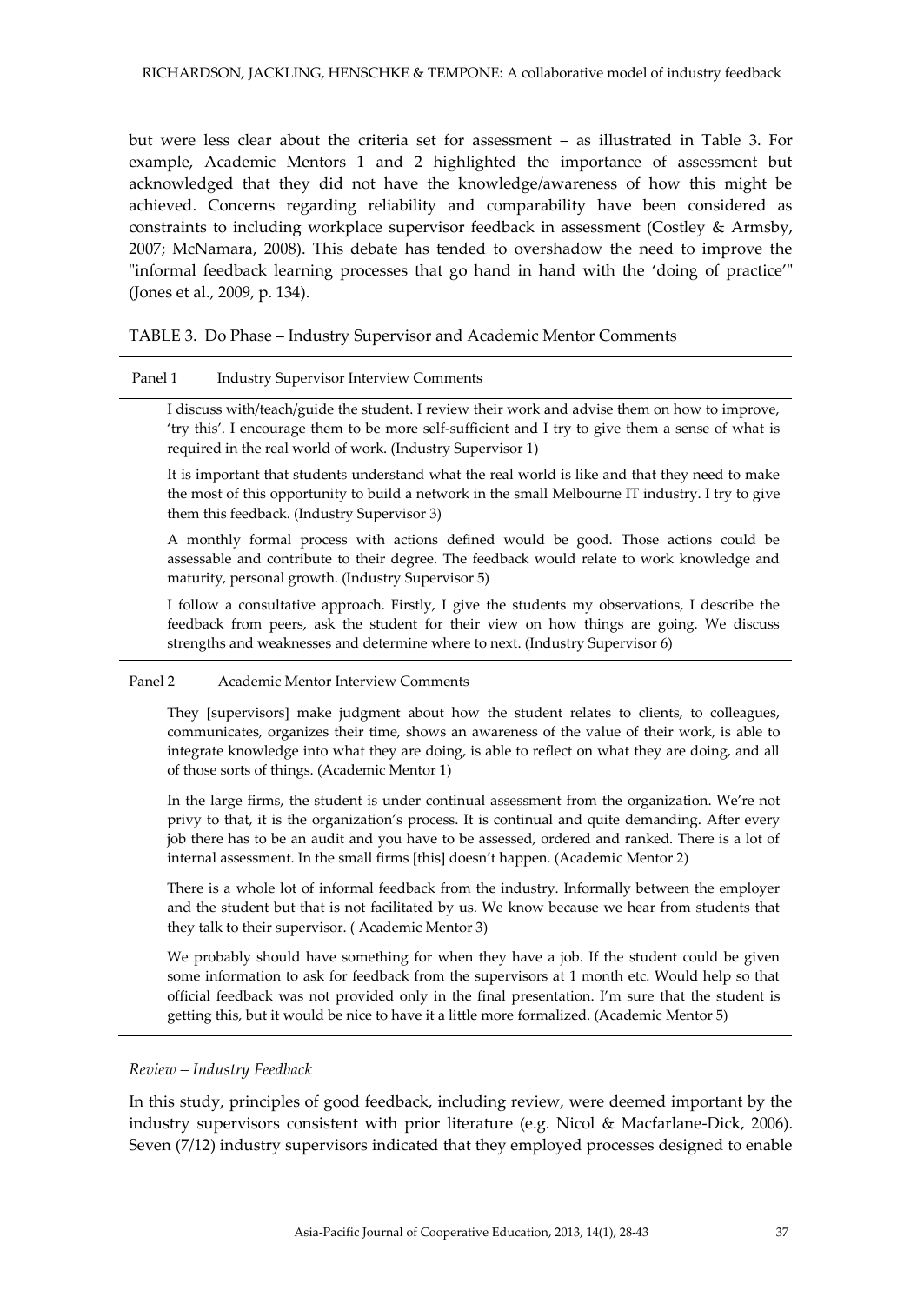reflection and close the gap between current and desired performance. These comments point to the need for students to be well-versed on employer expectations and reflect on employer feedback. Just as the roles of industry supervisors need to be made explicit, so too do the roles and expectations of students and academics. The expectations of industry supervisors went beyond assessment criteria and included how to reflect on feedback, how to interact in feedback sessions and how to integrate feedback into action learning cycles.

A critical aspect of the feedback of WIL was a recognized need for improved communication between the university and industry supervisors. Four (4/6) of the academic mentors described review activities that ranged from organized reflective practice to complete dismissal of the need for connection between learning in the workplace and universities. These findings suggest the need for involvement and engagement with industry during placements. This conclusion supports Rainsbury, Hodges, Sutherland and Burrow's (1998) study in terms of collaborative processes that involve students, academics and employers in workplace assessment. In this study, industry supervisors commented, almost without exception, on the need for better communication with the academic institution as well as better liaison between both organizations and the student. Communication needs to occur prior to and during the placement, with suggestions that all three parties be involved at certain stages of the placement. Samples of comments from industry and academic mentors are displayed in Table 4.

Ilgen and Davis (2000) investigated the impact of negative feedback on performance illustrating that reactions to negative feedback do not necessarily produce the desired improvement in performance. Nicol and Macfarlane-Dick (2006) found that students can only achieve learning goals if they understand the goals, assume some ownership of them and can assess progress. These studies provide insights for the present study as almost half of the industry supervisors interviewed did not know if their feedback affected the student's assessment. As Industry Supervisor 12 indicates, there is a need for better communication between universities and supervisors. This is not surprising, as Crebert, Bates, Bell, Patrick and Cragnolini, (2004) found that employers, while willing to provide mid-placement formative feedback, were not ready to commit themselves to summative marking affecting the student's formal academic record. The matter of providing graded feedback by industry supervisors requires further research.

In terms of the 'Review' phase, academics' comments illustrate that there is some reluctance and/or disconnect with students once they commence the industry placement and, more specifically, once they returned to university studies. For example, Academic Mentor 4 states that reflecting on the industry experience may be a matter of timing and an aspect of WIL that has not traditionally been successfully undertaken (see Table 4 Panel 2).

In summary, the findings illustrate that the successful introduction and provision of a WIL program requires commitment by all stakeholders and a clear conviction that positive outcomes and relationships can be achieved. Findings from the study support a model that incorporates the design of tools, assessment processes and activities to enhance collaborative assessment.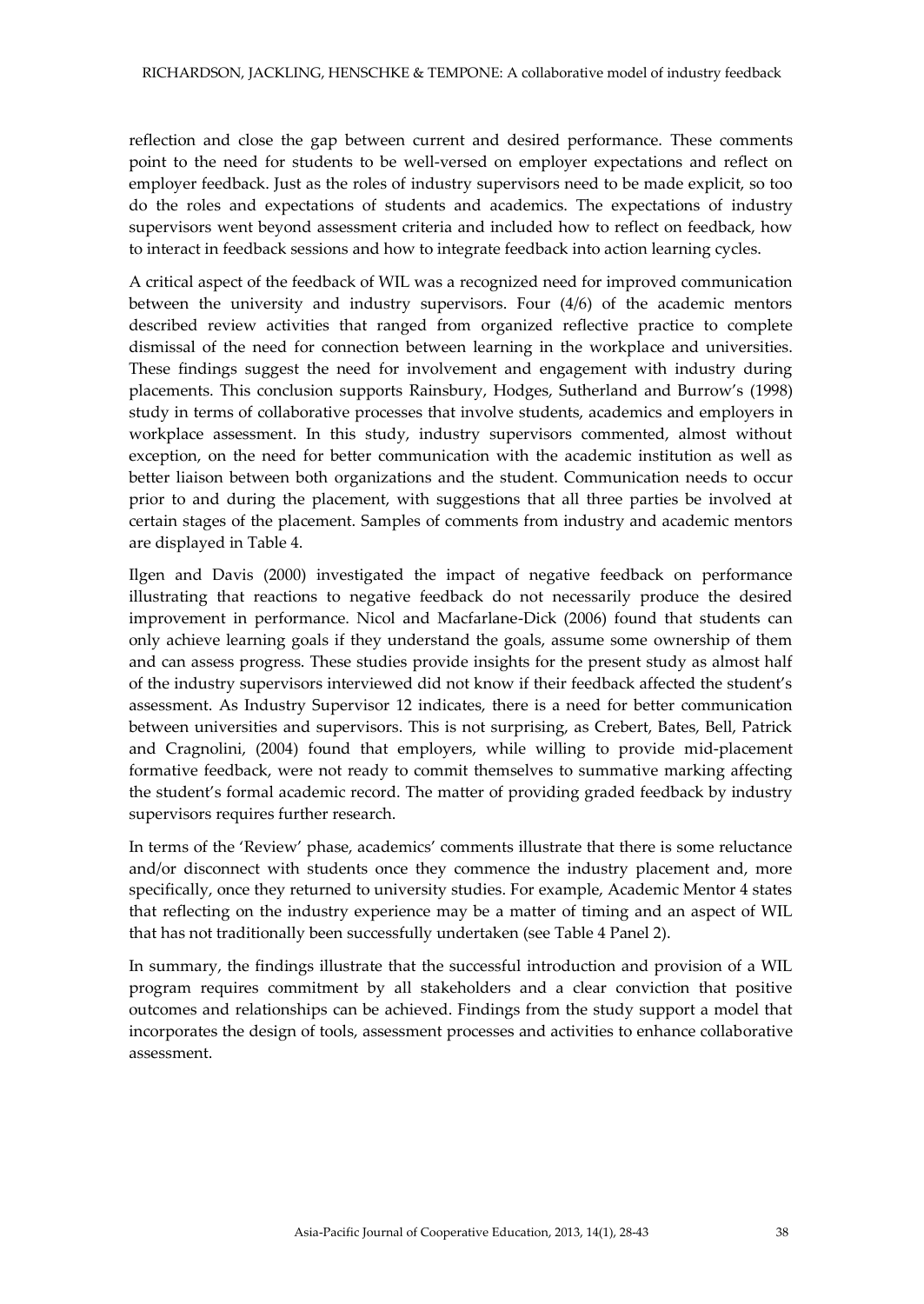TABLE 4. Review Phase – Industry Supervisor and Academic Mentor Comments

#### Panel 1 Industry Supervisor Interview Comments

I ask the students to write down how they're going. I'll write down how I think they're going and we see where the gaps are. This is done twice yearly. (Industry Supervisor 3)

It is a two-way conversation. In the coaching the students are encouraged to interact. (Industry Supervisor 6)

Better communication between the university and the supervisor. An interface between the student, employer and university should build a relationship between the university and the workplace. They should consider what is best for the student. The year out is not about the academic, it is about adding one thing into the CV. (Industry Supervisor 12)

#### Panel 2 Academic Mentor Interview Comments

The learning plan is a crafty device that in one document tries to pull together the areas for assessment. Students' learning goals, the learning tasks they'll undertake, a midway review of those goals and tasks, and a final review of the students' performance against those tasks. (Academic Mentor 1)

An opportunity to reflect and assess what is going on. It was an opportunity for the student to take responsibility for their own learning, to work collegially, to get shared experience. (Academic Mentor 2)

Talking about the students' reflection on their learning, we've never found it to be successful – maybe it's a timing thing. I'm wary of such things. They don't feel the connection with the university during this year and would consider it an imposition if asked to attend meetings. (Academic Mentor 4)

WIL needs to address how you harness and work with the knowledge the student acquires in the work place. (Academic Mentor 6)

### A MODEL OF INDUSTRY FEEDBACK IN ASSESSMENT OF WIL

Based on the analysis of interview data, a collaborative model of industry feedback – one that incorporates workplace collaboration between all parties before, during and after the placement (see Figure 2) – is proposed to maximize the learning outcomes for students. First, during the planning stage, academics, industry supervisors and students need to collaboratively plan the work activities to be undertaken. The planning stage requires some form of an Industry Supervisor Induction Package, while a Work Placement Plan that is compiled in consultation with the three stakeholder groups would be beneficial. Additionally, the assessment tasks should have clearly identifiable learning outcomes. This type of approach is beneficial to all stakeholders – students, industry supervisors and academic mentors – in setting assessment tasks to achieve the learning outcomes in the 'Plan' stage of the model. A Work Placement Plan should be pre-empted by a position description for the WIL placement addressing the expectations and responsibilities of the three stakeholders. Additionally, the identification of the main goals prepared by the student should be agreed to by the stakeholders. Second, when operating in the work environment, the student requires appropriate feedback to enable ongoing professional development. A feedback opportunity midway through the WIL placement provides an opportunity for the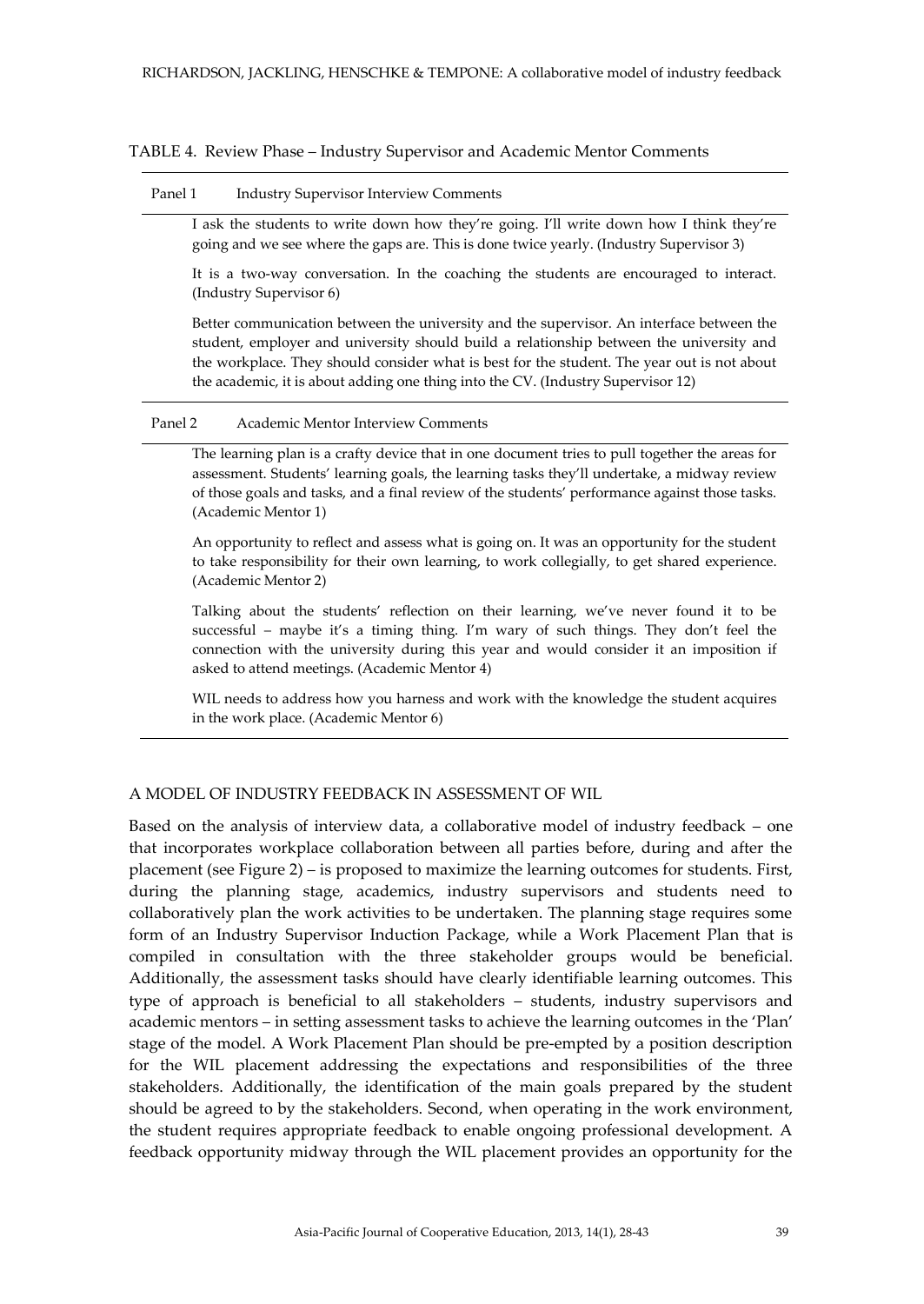academic mentor to assess the specific academic opportunities provided to the student, as well as an opportunity for the student to assess the acquisition of personal and professional skills.. The feedback template is completed separately by the industry supervisor prior to a placement visit by the academic mentor. This type of approach in the 'Do' stage of the model enables progress to be monitored in a realistic way by the academic mentor and thus provides an opportunity for corrective action should there be issues encountered by student or industry supervisor.



FIGURE 2. A Collaborative Model of Industry Feedback Source: Richardson, Henschke and Kelly (2009).

Figure 2 shows that the activities and feedback of WIL should be embedded in a reflective practice spiral during and after the work practice, in order to build an action research cycle in which professional development is validated. This represents the third component of the model of industry feedback: 'Review'. At the university where this study was conducted, a final feedback performance review is undertaken in addition to a midway feedback process. This two-staged approach to feedback is consistent with that used by Zegwaard et al. (2003) in science and technology.

The evidence from this study, however, indicates that greater effort is required to ensure that reflective practice is undertaken, not only when students complete WIL placements, but also when they return to complete their studies generally in the year following the twelve-month WIL placement. While not a feature of this study, reflective practice is undertaken as one of the tools designed to support development at the review stage at the university where this study was conducted. Guidelines for reflective practice from a central faculty level, as shown in the plan-do-review stages are displayed in Figure 2. However, this study illustrates that there is scope for more specific engagement with reflective practice following the completion of the WIL placement.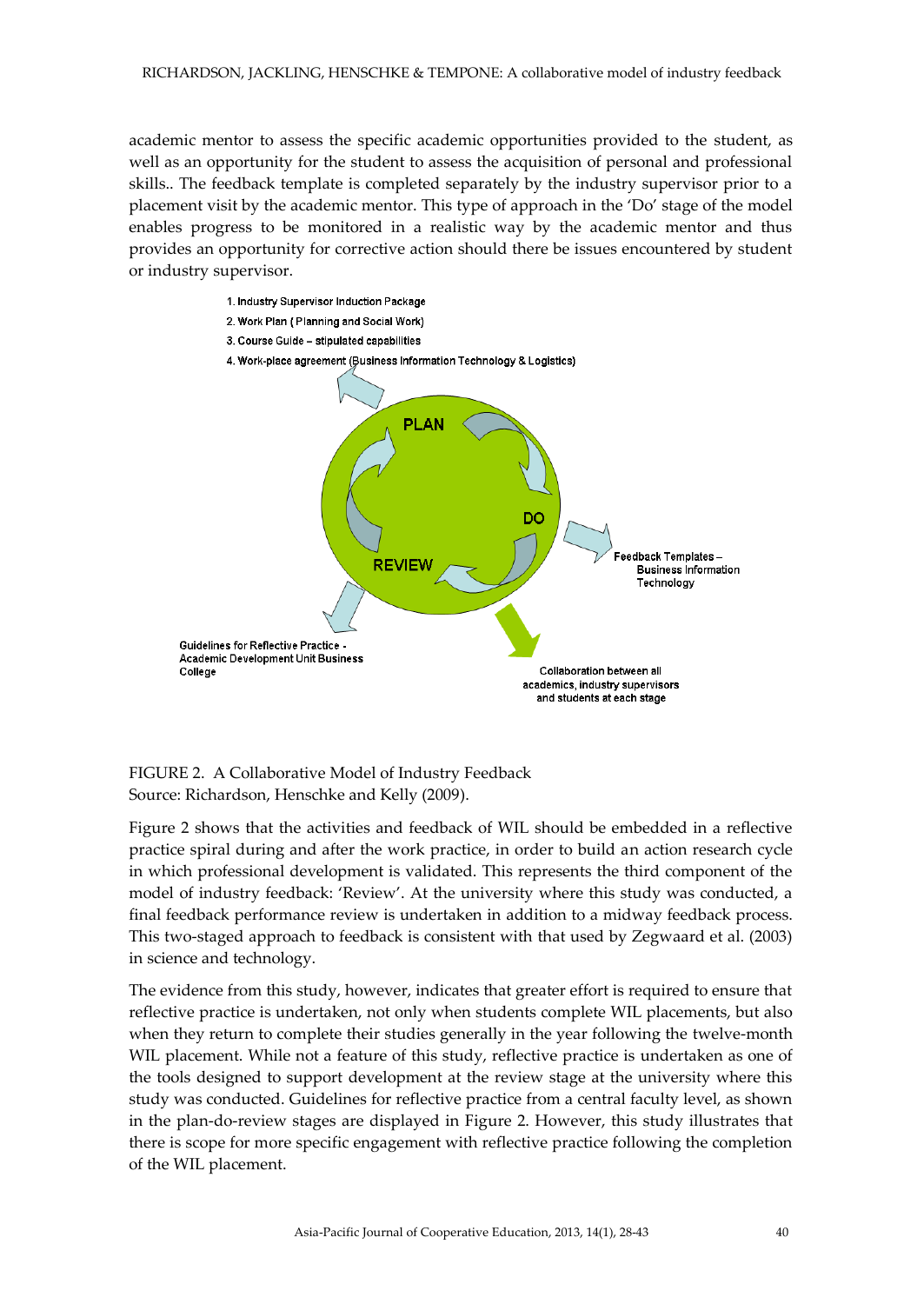Clearly, it is important to have learning outcomes for WIL activities that reflect the unique nature of the learning. It is not just the on-the-job learning, nor is it just academic learning; rather it is the combination of the two that is important to maximize the quality of learning outcomes. This learning also involves people other than the student and academics. Workbased learning may involve an industry supervisor and/or mentor, and workplace colleagues. These workplace personnel are frequently more closely linked with the student's learning and thus their informed and critical role in assessment and feedback needs to be taken into consideration. Therefore in the planning stage, as shown in Figure 2, there is an opportunity for greater collaboration.

#### **CONCLUSION**

Industry supervisors have a role in appraising performance in a workplace and it is not necessarily the same as that of academics. Constructive alignment of learning goals where assessment evidences learning outcomes is common practice in the academic sphere. Assessment of employee performance during industry appraisals generally utilizes different benchmarks. A valuable opportunity is lost when academics impose their own assessment framework (or lack of) to evaluate student performance in the workplace. Academics' engagement with industry supervisors is critical to capitalize on the assessment opportunities that drive valuable learning outcomes gained from the WIL experience. The challenge is how to redirect assessment from an academic environment to an industry context of WIL in the workplace, with a focus on the provision of a process that includes opportunities for industry supervisor training and a genuine collaboration between academics, the student and the industry supervisor. The process proposed in this study is underpinned by a plan-do-review model. It enables students to receive industry feedback, given collaboratively agreed learning outcomes. While only using a small sample of industry and academic personnel, this study demonstrates that Mant's model of plan-do-review can be effectively applied to the WIL environment. The model forms a basis for further large scale studies to address the role of the industry supervisor in work placements for students – in particular, business students.

#### **REFERENCES**

- Abbot, J. (2002). I.T. Is this It? *Building Britain's Brain Power Conference, Royal Institution, London, 11th February 2002.* Retrieved from http://www.21learn.org/archive/articles/abbott\_isthisit.php
- Atkinson, L., Rizzetti, J., & Smith, S. (2005). Online resources for work-integrated learning: A case study in re-usability and flexibility. *Proceedings of Ascilite 2005: Balance, fidelity, mobility: Maintaining the momentum?* (pp. 37-45). Brisbane, Australia: Queensland University of Technology. Retrieved from [http://www.ascilite.org.au/conferences/brisbane05/blogs//proceedings/05\\_Atkinson.pd](http://www.ascilite.org.au/conferences/brisbane05/blogs/proceedings/05_Atkinson.pd)
- Beckett, D. (2011). Learning to be: At work. In L. Scanlon (Ed.), *Becoming a professional: An interdisciplinary analysis of professional learning* (Lifelong Learning Book Series Vol. 16, p. 200). Retrieved from http://www.springer.com. ISBN 978-94-007-1378-9 (book) 978-94-007-1378-9 (Online)
- Biggs, J. B. (2003). *Teaching for quality learning at university: What the student does*. Philadelphia, PA: Society for Research into Higher Education/Open University Press.
- Billet, S. (2002). Toward a workplace pedagogy. Guidance, participation and engagement. *Adult Education Quarterly*, 53(1), 27-43.
- Cates, C. (2005). Building a bridge between university and employment: Work-integrated learning. *Queensland Parliamentary Library*. Brisbane, Australia: Research Publications and Resources Section.
- Coll, R. K., & Zegwaard, K. E. (2006). Perceptions of desirable graduate competencies for science and technology new graduates. *Research in Science and Technological Education*, *24*(1), 29-58.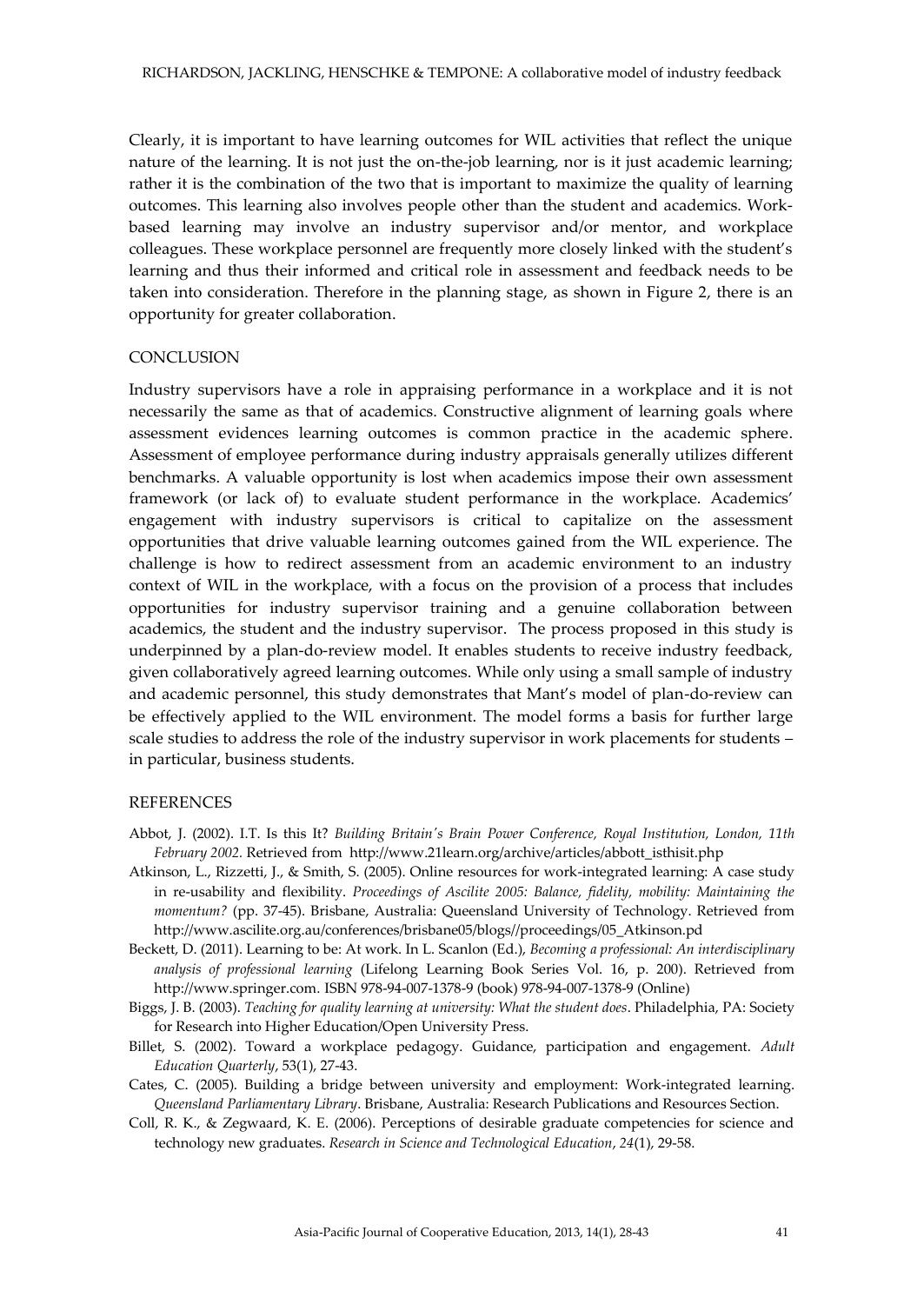- Cranmer, S. (2006). Enhancing graduate employability: Best intentions and mixed outcomes. *Studies in Higher Education, 31*(2) 169-184
- Crebert, G., Bates, M., Bell, B., Patrick, C. -J., & Cragnolini, V. (2004). Developing generic skills at university, during work placement and in employment: Graduates' perceptions. *Higher Education Research & Development*, *23*(2), 147-165.
- Corrin, L. E., & Smith, S. R. (2007). Moving towards a university wide implementation of an ePortfolio tool. *Australasian Journal of Educational Technology*, *23*(1), 1-16.
- Costley, C., & Armsby, P. (2007). Work-based learning assessed as a field or a mode of study. *Assessment and Evaluation in Higher Education*, *32*(1) 21-33.
- Eisenberg, M., Heycox, K., & Hughes, L. (1996). Fear of the personal: Assessing students in practicum. *Australian Social Work*, *49*(4), 33-40.
- Eraut, M. E., Alderton, J., Cole, G., & Senker, P. (1998). *Development of knowledge and skills in employment*. East Sussex, UK: University of Sussex.
- Foley, G. (2004). Introduction: The state of adult education and learning. In Foley, G. (Ed.), *Dimensions of Adult Learning: Adult education and training in a global era* (pp. 3-19). Crows Nest, Australia: Allen & Unwin.
- Guest, A. B., Bunce, A., & Johnson, L. (2006). How many interviews are enough? An experiment with data saturation and variability. *Field Methods*, *18*(1) 59-81.
- Henderson, F., & McWilliams, A. (2008). Enhancing student engagement with industry: A curriculum approach to scaffolding employability skills. *Work integrated learning (WIL): Transforming futures, WACE Asia Pacific Conference.* Sydney, Australia: The Australian Collaborative Education Network (ACEN).
- Hodges, D., Smith, B. W., & Jones, P. D. (2004). The assessment of cooperative education. In R. K. Coll, & C. Eames (Eds.), *International handbook for cooperative education: An international perspective of the theory, research and practice of work-integrated learning* (pp. 49-64). Boston, MA: World Association for Cooperative Education.
- Hoyle, R., Harris, M., & Judd, C. M. (2002). *Research methods in social relation.* Fort Worth TX: Wadsworth, Thompson Learning.
- Ilgen, D. R., & Davis, C. A. (2000). Bearing bad news: Reactions to negative performance feedback. *Applied Psychology: An International Review*, *49*(3), 550-565.
- Jones, M., Jackson, J.T., Coiacetto, E., Budge, T., Coote, M., Steele, W., Gall, S. & Kennedy, M. (2009). *Generating academic standards in planning practice education: Final report to the Australian Learning and Teaching Council*. Retrieved from http://www.altc.edu.au/ resource‐generating‐academic‐rmit‐2009
- Kaider, F., Richardson, J., Jackling, B., & Henschke, K. (2008). Establishing a multi-dimensional quality framework for assessing workplace learning. *Learning and Teaching Investment Fund.* Melbourne Australia: RMIT University,.
- Kluger, A. N., & DeNisi, A. (1996). The effects of feedback intervention on performance: A historical review, a meta-analysis, and a preliminary feedback intervention theory. *Psychological Bulletin*, *119*(2), 254-284. http://www.faculty.londondeanery.ac.uk/e-learning/assessing-educationalneeds/when
- Kolb, D, A., (1984). *Experiential learning: Experience as the source of learning and development*. Englewood Cliffs, NJ: Prentice Hall.
- Lave, I., & Wenger, E. (1991). *Situated learning: Legitimate peripheral participation*. Cambridge, UK: Cambridge University Press.
- Mant, A. (1997). *Intelligent leadership*. Sydney, Australia: Allen and Unwin.
- McMurray, A. J., Pace, R. W., & Scott, D. (2004) *Research: A common sense approach.* Melbourne, Australia: Thomson
- McNamara, J. (2008, December). T*he challenge of assessing student employability skills in legal internships*. Paper presented at the WACE Asia Pacific Conference, Sydney, Australia.
- Nicol, D., & Macfarlane-Dick, D. (2006). Formative assessment and self-regulated learning: A model and seven principles of good feedback practice. *Studies in Higher Education, 31*(2), 199-218.
- Orrell, J. (2004). Work-integrated learning programs: Management and educational quality *Proceedings of the Australian Universities Quality Forum 2004.* Retrieved February 1, 2010 from http://www.auqa.org.au/auqf/pastfora/2004/program/papers/Orrell.pdf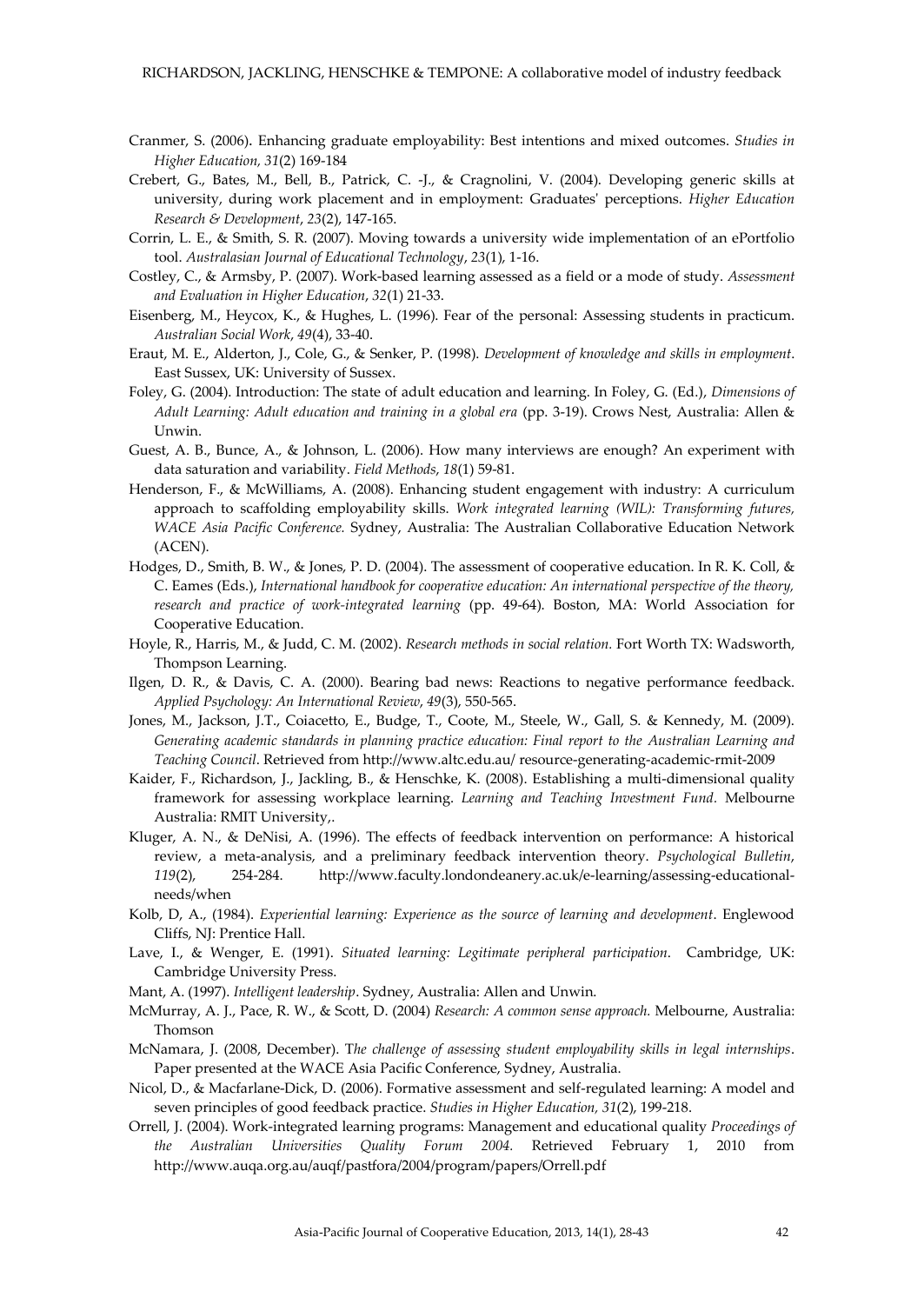- Patrick, C. -J., Peach, D., Pocknee, C., Webb, F., Fletcher, M., & Pretto, G. (2008). *The WIL (Work-integrated learning) Report: A national scoping study* [Australian Learning and Teaching Council (ALTC) Final report]. Brisbane, Australia: Queensland University of Technology. Retrieved from http://www.altc.edu.au and http://www.acen.edu.au.
- Pepper, N. (1996). Supervision: A positive learning experience or an anxiety provoking exercise? *Australian Social Work*, *49*(3), 55-64.
- Rainsbury, E., Hodges, D., Sutherland, J., & Burrow, M. (1998). Academic, employer and student collaborative assessment in a work-based cooperative education course. *Assessment and Evaluation in Higher Education*, *23*(3), 313-324.
- Ramsden, P. (1992). *Learning to teach in higher education*. London, UK: Routledge.
- Reeders, E. (2000). Scholarly practice in work-based learning: Fitting the glass slipper. *Higher Education Research & Development*, *19*(2), 205–220.
- Richardson, J., Henschke, K., & Kelly, P. (2009). *Models of industry feedback for WIL programs and activities: Final Report*.Learning and Teaching Investment Fund (LTIF). Melbourne Australia: RMIT University.
- Richardson, J., Kaider, F., Henschke, K., Kelly, M. P., Jackling, B., & Tempone, I. (2009, November). *The role of industry supervisors in providing feedback to students as part of the assessment process in workintegrated learning (WIL)*. Paper presented at the Australian Technology Network (ATN) Assessment Conference. Melbourne, Australia.
- Sheldon, P., & Thornwaite, L. (2005). Employability skills and vocational education and training policy in Australia: An analysis of employer association agendas. *Asia-Pacific Journal of Human Resources*, *43*(3), 404-425.
- Tashakkori, A., & Teddlie, C. (1998). *Mixed methodology: Combining qualitative and quantitative approaches.* Thousand Oaks, CA: Sage.
- Wellington, P., Thomas, I., Powell, I., & Clarke, B. (2002). *Authentic assessment applied to engineering and business undergraduate consulting teams*. Melbourne, Australia: Department of Mechanical Engineering, Monash University.
- Williamson, B. J. (2008, December). *Assessment of architectural work experience by employers and students*. Paper presented at the WACE Asia Pacific Conference*.* Sydney, Australia.
- Zegwaard, K. E., Coll, R. K., & Hodges, D. (2003). Assessment of workplace learning: A framework. *Asia-Pacific Journal of Cooperative Education*, *4*(1), 9-18.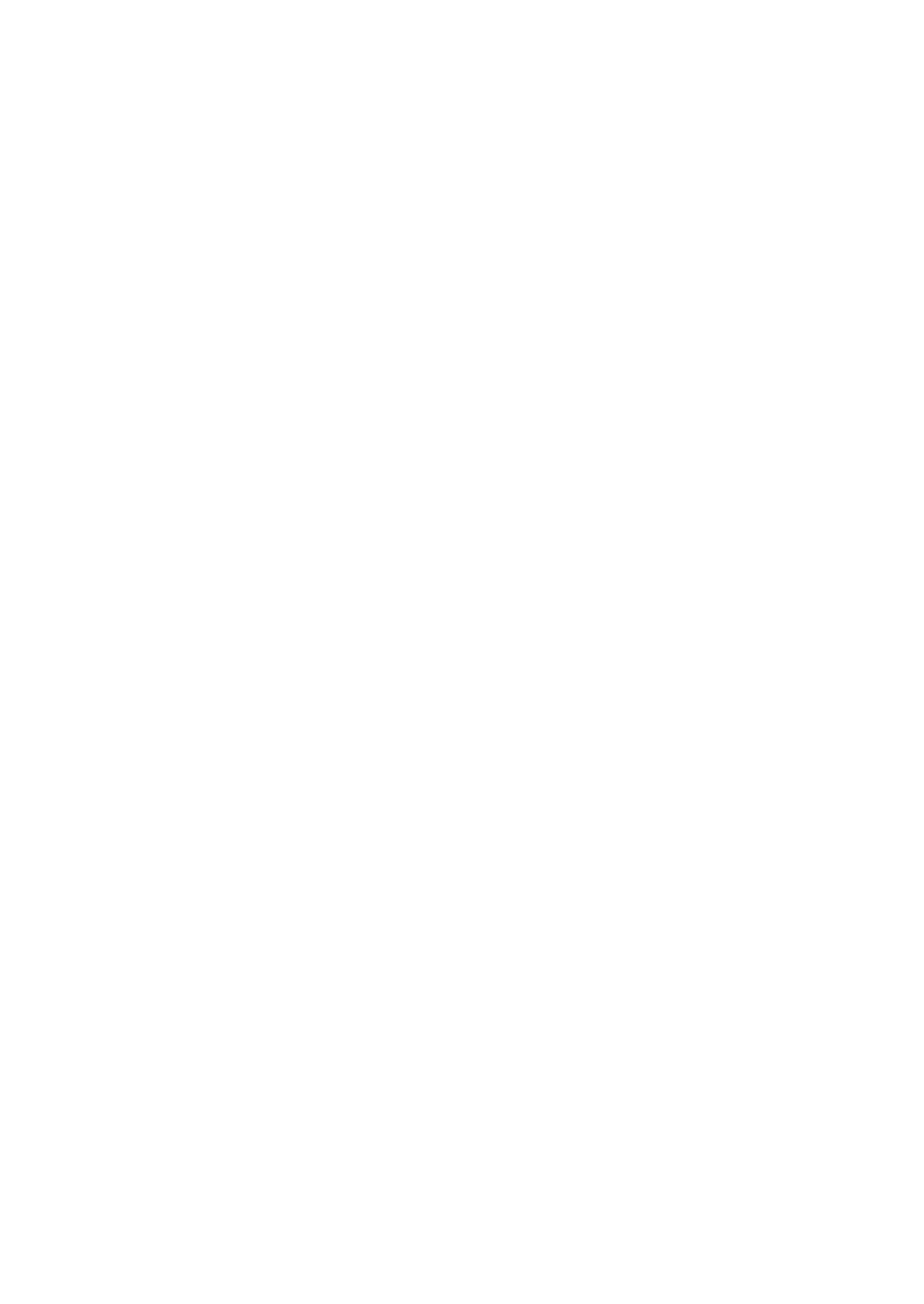Asia-Pacific Journal of Cooperative Education

#### **About the Journal**

The Asia-Pacific Journal of Cooperative Education publishes peer-reviewed original research, topical issues, and best practice articles from throughout the world dealing with Cooperative Education (Co-op) and Work Integrated Learning/Education (WIL).

In this Journal, Co-op/WIL is defined as an educational approach that uses relevant work-based projects that form an integrated and assessed part of an academic program of study (e.g., work placements, internships, practicum). These programs should have clear linkages with, or add to, the knowledge and skill base of the academic program. These programs can be described by a variety of names, such as work-based learning, workplace learning, professional training, industrybased learning, engaged industry learning, career and technical education, internships, experiential education, experiential learning, vocational education and training, fieldwork education, and service learning.

The Journal's main aim is to allow specialists working in these areas to disseminate their findings and share their knowledge for the benefit of institutions, co-op/WIL practitioners, and researchers. The Journal desires to encourage quality research and explorative critical discussion that will lead to the advancement of effective practices, development of further understanding of co-op/WIL, and promote further research.

#### **Submitting Manuscripts**

Before submitting a manuscript, please unsure that the 'instructions for authors' has been followed [\(www.apjce.org/instructions-for-authors\)](http://www.apjce.org/instructions-for-authors). All manuscripts are to be submitted for blind review directly to the Editor-in-Chief [\(editor@apjce.org\)](mailto:editor@apjce.org) by way of email attachment. All submissions of manuscripts must be in MS Word format, with manuscript word counts between 3,000 and 5,000 words (excluding references).

All manuscripts, if deemed relevant to the Journal's audience, will be double blind reviewed by two reviewers or more. Manuscripts submitted to the Journal with authors names included with have the authors' names removed by the Editor-in-Chief before being reviewed to ensure anonymity.

Typically, authors receive the reviewers' comments about a month after the submission of the manuscript. The Journal uses a constructive process for review and preparation of the manuscript, and encourages its reviewers to give supportive and extensive feedback on the requirements for improving the manuscript as well as guidance on how to make the amendments.

If the manuscript is deemed acceptable for publication, and reviewers' comments have been satisfactorily addressed, the manuscript is prepared for publication by the Copy Editor. The Copy Editor may correspond with the authors to check details, if required. Final publication is by discretion of the Editor-in-Chief. Final published form of the manuscript is via the Journal webpage [\(www.apjce.org\)](http://www.apjce.org/), authors will be notified and sent a PDF copy of the final manuscript. There is no charge for publishing in APJCE and the Journal allows free open access for its readers.

#### **Types of Manuscripts Sought by the Journal**

Types of manuscripts the Journal accepts are primarily of two forms; *research reports* describing research into aspects of Cooperative Education and Work Integrated Learning/Education, and *topical discussion* articles that review relevant literature and give critical explorative discussion around a topical issue.

The Journal does also accept *best practice* papers but only if it present a unique or innovative practice of a Co-op/WIL program that is likely to be of interest to the broader Co-op/WIL community. The Journal also accepts a limited number of *Book Reviews* of relevant and recently published books.

*Research reports* should contain; an introduction that describes relevant literature and sets the context of the inquiry, a description and justification for the methodology employed, a description of the research findings-tabulated as appropriate, a discussion of the importance of the findings including their significance for practitioners, and a conclusion preferably incorporating suggestions for further research.

*Topical discussion* articles should contain a clear statement of the topic or issue under discussion, reference to relevant literature, critical discussion of the importance of the issues, and implications for other researchers and practitioners.

### **Asia-Pacific Journal of Cooperative Education.**

**[www.apjce.org](http://www.apjce.org/)**